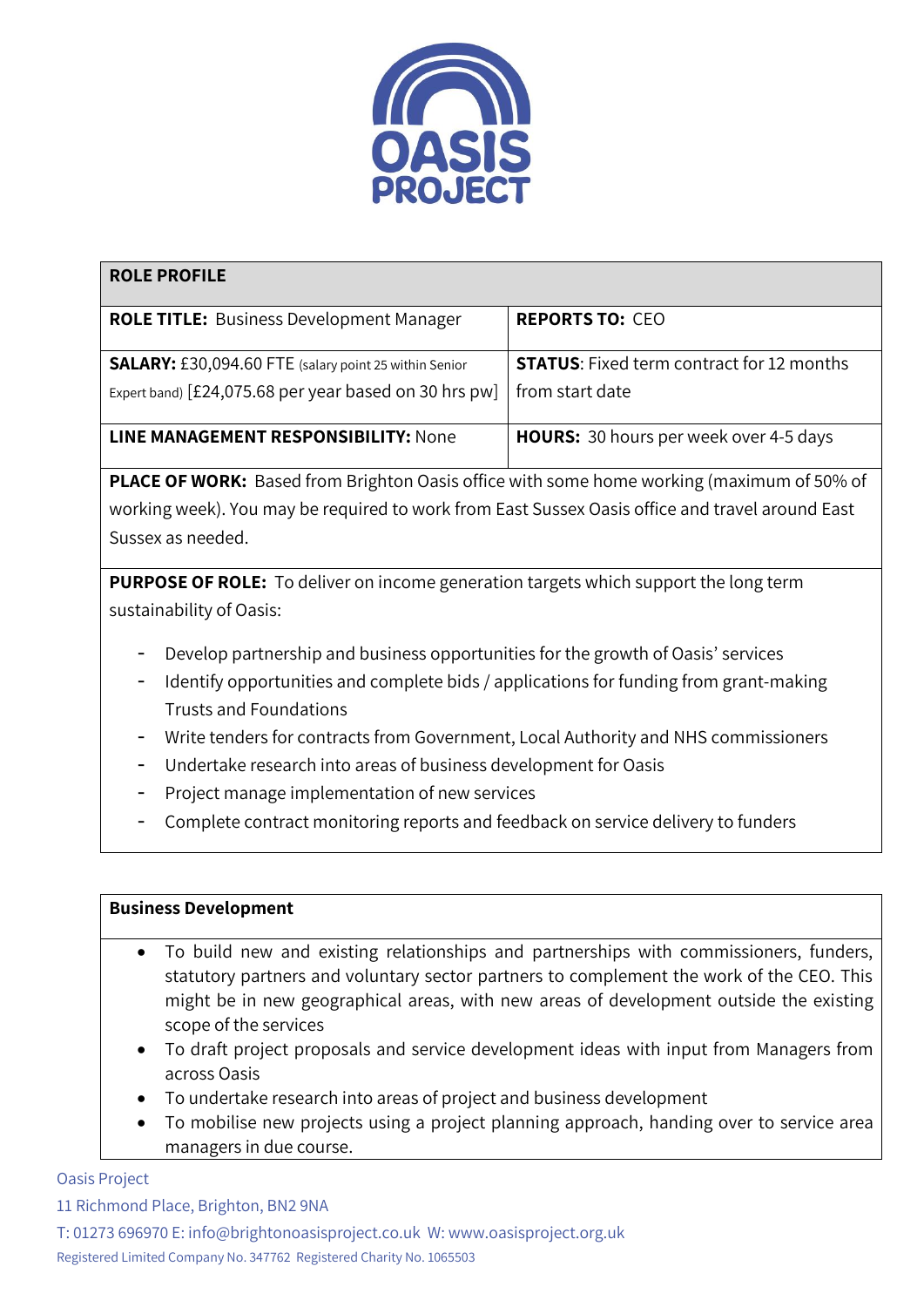

## **Income Generation**

- Identify funding opportunities from grant-making Trusts and Foundations
- Draft and write bids for grants from grant-making Trusts and Foundations
- Research potential funders, and write letters to existing and potential funders to request funding
- Liaise with delivery teams and managers to draft project proposals and identify funding needs
- Complete tenders for contracts from Government, Local Authority and NHS commissioners with input from Managers/Service Leads and CEO and liaise with partners as appropriate

## **Reporting**

- To produce progress and financial reports for funders and the board.
- To complete reports as requested by funders, with input from Managers/Service Leads

#### **Management**

- To provide strategic support to the CEO in developing and implementing Oasis' fundraising and income generation strategy.
- To attend a range of management meetings and Board meetings and contribute to meeting papers
- To contribute to the wider strategic aims and ongoing development of Oasis' services.

# **Other**

- To attend all mandatory training or courses
- To read and understand all Oasis policies and procedures
- To actively participate in annual appraisals and ongoing performance reviews
- To positive promote, support and represent Oasis and to maintain its values and ethos
- To maintain strict confidentiality in all matters relating to Oasis
- To demonstrate commitment to the vision and values of Oasis and understand how own behaviour and actions contribute to maintaining a culture of shared ownership and responsibility that supports Oasis in achieving its overall vision
- To demonstrate awareness and commitment to working in a way that is 'trauma informed' and to recognise this approach as part of Oasis' overall commitment to providing gender responsive services for women.
- To undertake any other tasks, duties or responsibilities as requested by the CEO or Board.

#### Oasis Project

11 Richmond Place, Brighton, BN2 9NA

T: 01273 696970 E: [info@brightonoasisproject.co.uk](mailto:info@brightonoasisproject.co.uk) W: [www.oasisproject.org.uk](http://www.oasisproject.org.uk/) Registered Limited Company No. 347762 Registered Charity No. 1065503